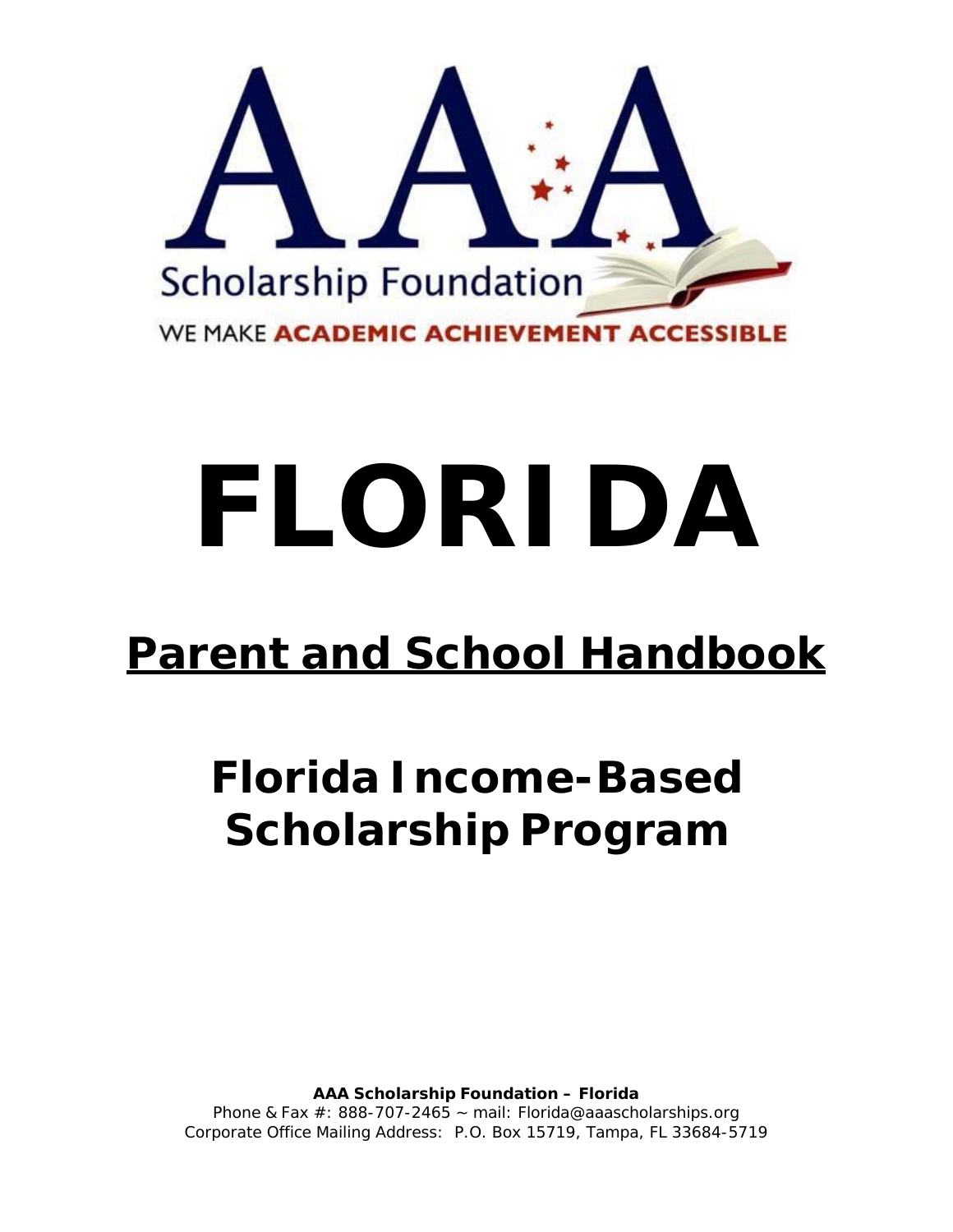### Table of Contents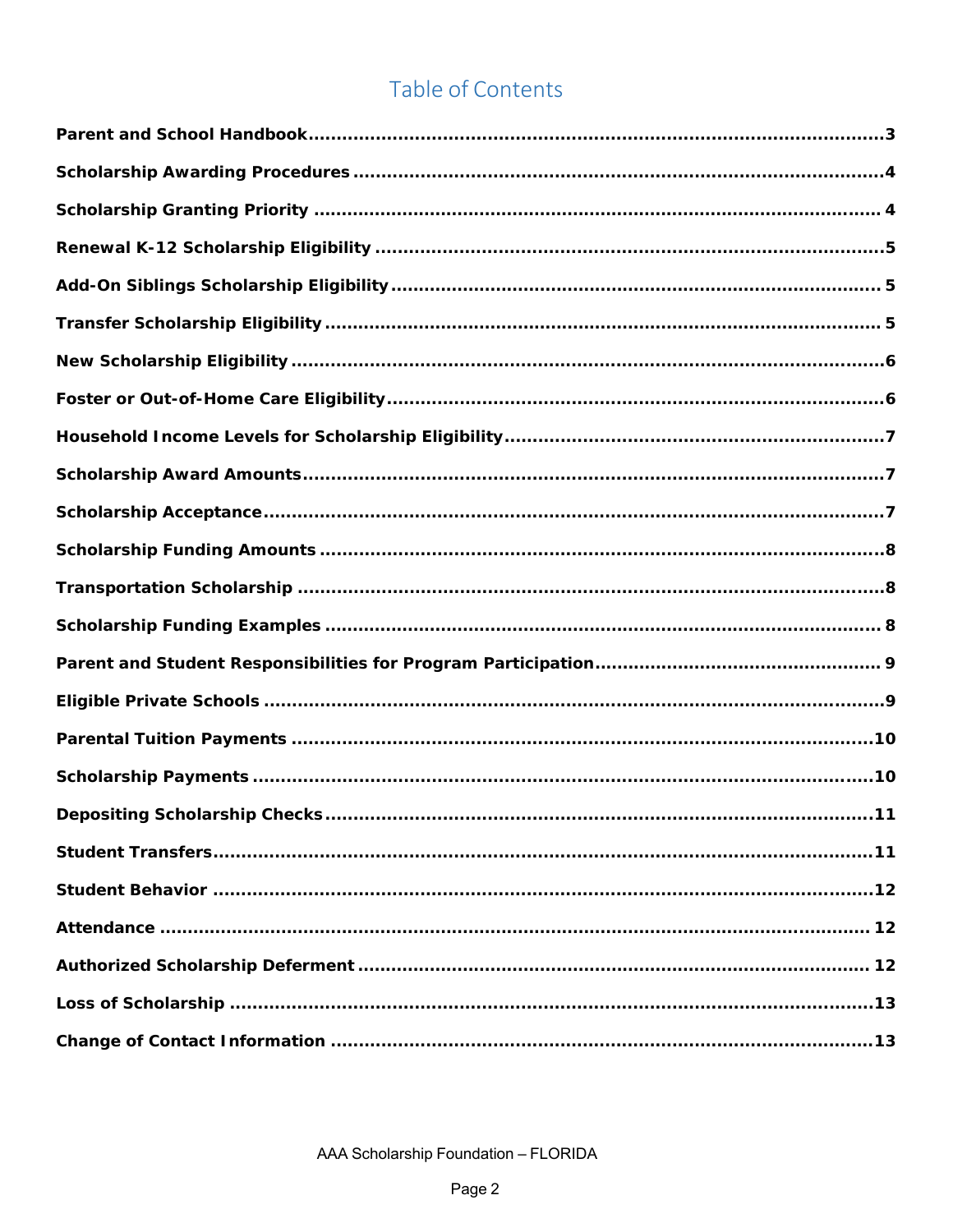## **Florida Income-Based Scholarships**

AAA Scholarship Foundation (AAA), a private non-profit organization, is an approved Florida Scholarship Funding Organization (SFO). AAA awards annual scholarships (averaging *\$7,000*) to eligible students entering eligible grade levels from eligible households to help them attend an eligible private school of their choice or assist with transportation costs (*up to \$750*) to attend a public school that is different than their assigned school. The scholarships for private schools are for tuition, books and fees (including technology). An AAA family may NOT accept a scholarship from more than one state voucher or other Tax Credit Scholarship program for the same time period.

Currently, there are two Florida income-based scholarship programs: the Florida Tax Credit Scholarship ("FTC") and the Family Empowerment Scholarship for Educational Options ("FES-EO"). FES-EO scholarships are government-funded and the payments come from the State to the SFO serving the student each quarter. FTC scholarships are privately funded. The funding for a student receiving an FTC Scholarship comes from donations to the Scholarship Organization that serves their household.

Please DO NOT enroll your child into a private school until you have actually received an AAA Scholarship Award Letter and School Commitment Form (SCF)! Funding is not guaranteed. If you enroll your child before receipt of an SCF, you will be responsible for their tuition and fees and your child may not qualify for future scholarship funding.

#### *Please remember that in applying and if accepting a scholarship you have agreed on the application to the below statements in the Certification Signature Section.*

- I certify that the information provided on the application and all supporting documentation submitted at any time is true, correct and complete to the best of my knowledge. I understand that if I give information that is not true or if I withhold information and my student(s) receive a scholarship for which they are not eligible, I can be lawfully punished for fraud and the scholarship will be denied or revoked.
- $\sqrt{1}$  certify that no parent/guardian of a child on this application is an owner, operator, principal or person with equivalent decision-making authority of an eligible private school or not at the private school which my student will attend.
- I understand that any information I provide at any time will be verified, which may include computer file matching, public records search, IRS transcripts and that I may be required to provide other information and/or documentation.
- $\sqrt{ }$  I authorize the release of personal, financial and educational information for the purpose of determining eligibility and for research.
- $\sqrt{ }$  I understand that AAA Scholarship Foundation does not discriminate because of race, color, sex, age, disability, religion, nationality or political belief.
- I authorize AAA Scholarship Foundation to make this form and the information therein available to the appropriate state agencies as required by the law governing the scholarships.
- I agree to follow the rules and responsibilities as they apply to the program as set forth in the Parent and School Handbook, available online at www.aaascholarships.org.
- I understand if my child is deemed eligible and is awarded a scholarship, that he/she is not automatically entitled to a scholarship in following years.
- I understand that it is my responsibility to notify my child's public school district if I intend to withdraw him/her.
- $\sqrt{ }$  I understand that it is my responsibility to reapply and document my eligibility whenever I am required to if I accept a scholarship.
- I understand if I enroll my child into a private school before receipt of a Scholarship Award Letter and School Commitment Form (SCF), I will be responsible for their tuition and the child may not qualify for future scholarship funding.
- I understand funding is not guaranteed.
- I understand that it is my right and responsibility to read and understand a private school's admission and conduct policy before requesting to enroll my child into an eligible private school.
- I consent and agree that AAA Scholarship Foundation may obtain my child's free and reduced price meal and free milk eligibility information for the purpose of helping to determine my child's eligibility for the Florida Tax Credit Scholarship Program. I understand that this information will not be shared with any other entity or program. In addition, I may limit my consent to only those programs with which I wish to share this information.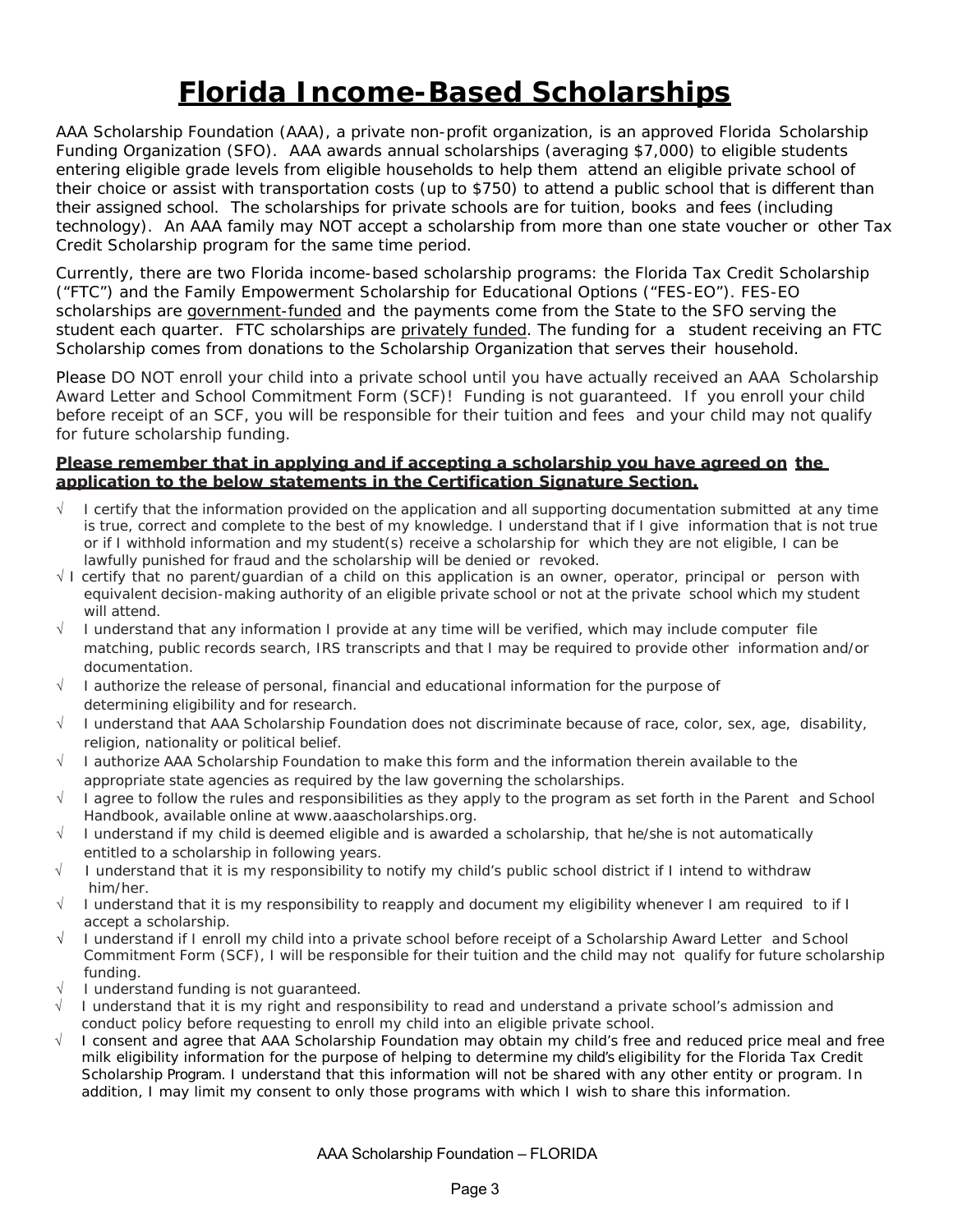#### *Scholarship Awarding Procedures*

Households must first complete the AAA application process and be determined eligible in order to be awarded an initial scholarship.

By law, scholarships are awarded to eligible students in the following order of priority: renewing students from the previous school year; new students whose household income levels do not exceed 185 percent of the federal poverty level or who are in foster care or out of home care; all others on a first-completed, first-awarded basis until funding is exhausted (see the Scholarship Granting Priority section below). Funding is not guaranteed.

Households that are determined eligible AND have received funding for the upcoming school year will receive a Scholarship Award Letter and School Commitment Form (SCF) in the mail directly from AAA.

The use of a scholarship cannot be postponed. The household must find an eligible private school for their student(s) as soon as they receive a scholarship award letter and SCF. Failure to meet the deadline stated on the SCF will result in the forfeiture of the awarded scholarship.

Families should make a copy of the blank SCF before taking it to an eligible private school in case they decide to transfer to a different eligible private school later in the year (see the Student Transfer Procedure on page 11).

**Schools should not accept any students without an SCF** unless the household: 1) is willing to self-pay their tuition and fees until they are awarded a scholarship and 2) will self-pay if they are not.

If a household receives an SCF in error or their eligibility is revoked, the private school that has enrolled the student will be notified as soon as possible. By accepting the scholarship student(s) and scholarship payment(s) the private school agrees to repay any incorrectly made or overpayment of funds on behalf of the student(s), regardless of the reason.

Households that document eligibility but are placed on a waitlist do not have a scholarship unless they receive a Scholarship Award Letter and SCF at a later date.

#### *Scholarship Granting Priority*

**First Priority (Renewals and Renewal Add-Ons):** Renewal students, who received an AAA scholarship for the previous year, meet the current eligibility criteria (Page 4) and meet all deadlines for renewal priority. Add-On siblings of Renewal students, who received an AAA scholarship during the previous year, meet the current eligibility criteria (Page 5) and meet all deadlines for renewal priority. Funding is not guaranteed.

**Second Priority (Transfers and Transfer Add-Ons):** Students who received a scholarship from another scholarship funding organization or from the State of Florida during the previous school year, meet the current eligibility criteria (Page 5) and meet all deadlines for transfer priority. Add-On siblings of students who received a scholarship from another scholarship funding organization or from the State of Florida during the previous school year, meet the current eligibility criteria (Page 5) and meet all deadlines for transfer priority. Funding is not guaranteed.

**Third Priority (New with Household Incomes at 185 Percent of Poverty and Under, Foster or Out-of-Home Care):** New applicants whose household income levels do not exceed 185 percent of the federal poverty level or who are in foster care or out of home care, meet the current eligibility criteria (Page 6) and meet all stated deadlines. Funding is not guaranteed.

**Fourth Priority (Waitlist and Waitlist Add-Ons, New with Household Incomes over 185 Percent of** 

Poverty): Waitlist students who were approved for an AAA scholarship but were put on a waiting list due to lack of funding and who meet the current eligibility criteria. Add-On siblings of waitlist students, who were determined eligible and waitlisted during the previous year and who meet the current eligibility criteria. New household applicants whose household income levels exceed 185 percent of the federal poverty level and who meet current eligibility criteria (Page 6). Scholarships for those in this fourth priority will be awarded on a first completed, first awarded basis until funding is exhausted. Funding is not guaranteed

**NOTE:** If a student is found eligible for both Florida income-based scholarship programs, and their household income is determined to be at or below 300% of the federal poverty level, AAA will grant them an FTC scholarship. If their household income is between 301% and 375% of the federal poverty level, AAA will grant them an FES-EO scholarship. In the event that FES-EO funding is exhausted, the student will be granted an FTC scholarship.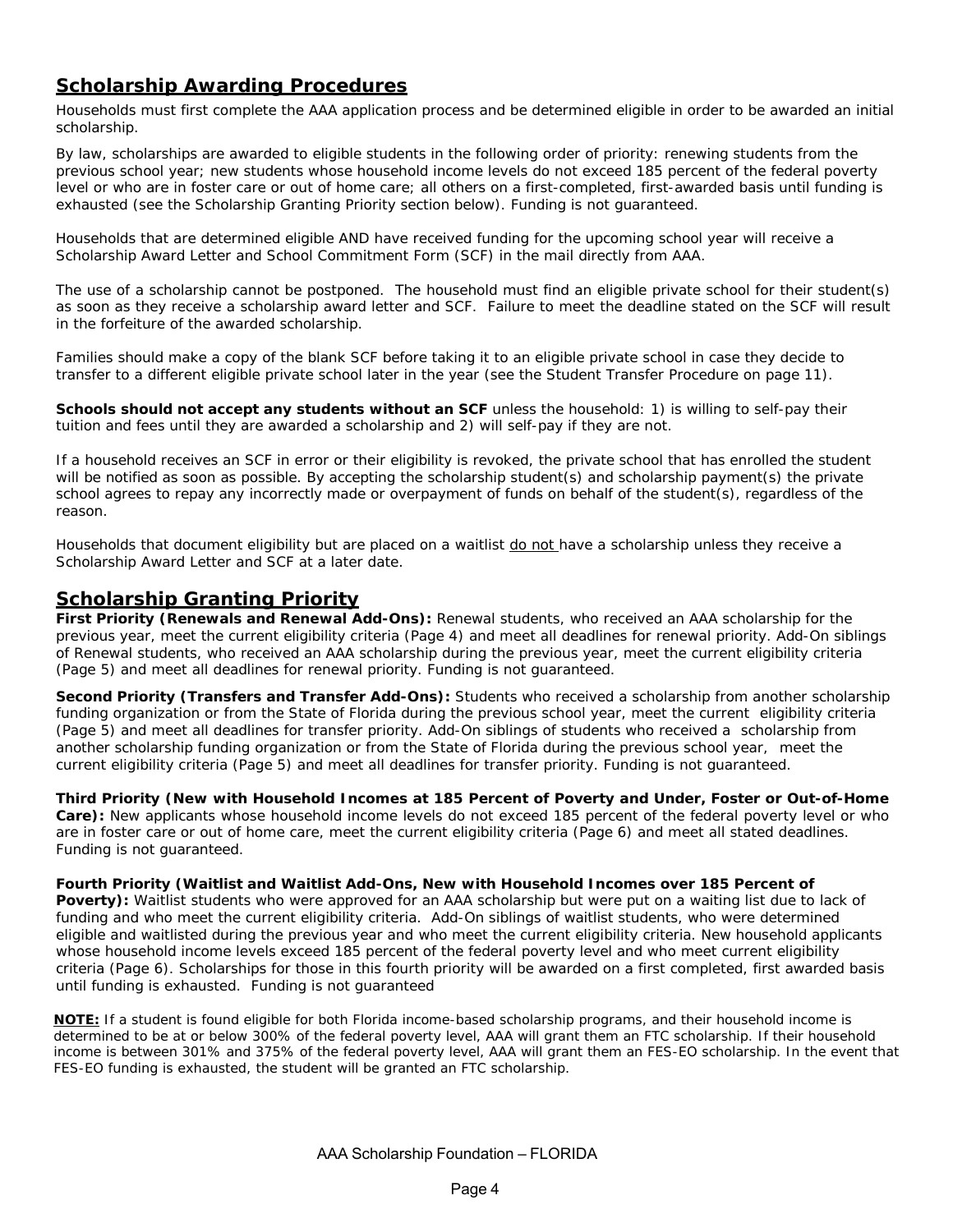#### *Renewal K- 12 Scholarship Eligibility (NOT Add-On, New or Transfer Students)*

Scholarships may be renewed every year through  $12<sup>th</sup>$  grade as long as the household and student(s) continue to meet the conditions of eligibility.

To be eligible for a renewal scholarship, all of the following requirements must be met:

- 1. The household must complete the renewal application and send it along with **ALL** required supporting documentation listed on the application BY THE STATED DEADLINE. Failure to meet all renewal deadline requirements will result in the household losing their renewal priority and may result in the household not receiving a scholarship even if they eventually complete the required process.
- 2. The household must have been actively using their AAA scholarship in the prior school year.
- 3. The student(s) must continue to age qualify by state guideline on September  $1^{st}$ , by law.
- 4. The household must be in good standing with the private school(s) the student attended during the prior school year.
- 5. The household must not have been disqualified/revoked from the program for any reason, including the internal audit process.

#### *Add-On Siblings Scholarship Eligibility (NOT Renewals, New or Transfers)*

To be eligible for an add-on scholarship (sibling to a renewal or FES-UA student), all of the following requirements must be met:

- 1. The household must complete the scholarship application and send it along with **ALL** required supporting documentation listed on the application BY THE STATED DEADLINE.
- 2. The student(s) must reside in the same household as the previously awarded sibling.
- 3. The student(s) must be entering Kindergarten 12th Grade. **OR**
- 4. The student(s) must meet the age eligibility for Florida:
	- Student(s) entering Kindergarten must be 5 years old on or before September 1st.
	- Student(s) entering first grade must be 6 years old on or before September 1st.

5. The household must not have been disqualified/revoked from the program for any reason, including the internal audit process.

#### *Transfer Scholarship Eligibility (NOT Renewals, New or Add-on Students)*

To be eligible to transfer your current tax-credit scholarship to AAA (within Florida only), all of the following requirements must be met:

- 1. The household must complete the renewal application and send it along with **ALL** required supporting documentation listed on the application BY THE STATED DEADLINE. Failure to meet all renewal deadline requirements will result in the household losing their transfer priority and may result in the household not receiving a scholarship even if they eventually complete the required process.
- 2. The student(s) must have been a previous recipient of a tax credit scholarship the prior year.
- 3. The student(s) must continue to age qualify by state quideline on September 1st, by law.
- 4. The household must be in good standing with the private school(s) the student attended during the prior school year.
- 5. The household must not have been disqualified/revoked from the program for any reason, including the internal audit process.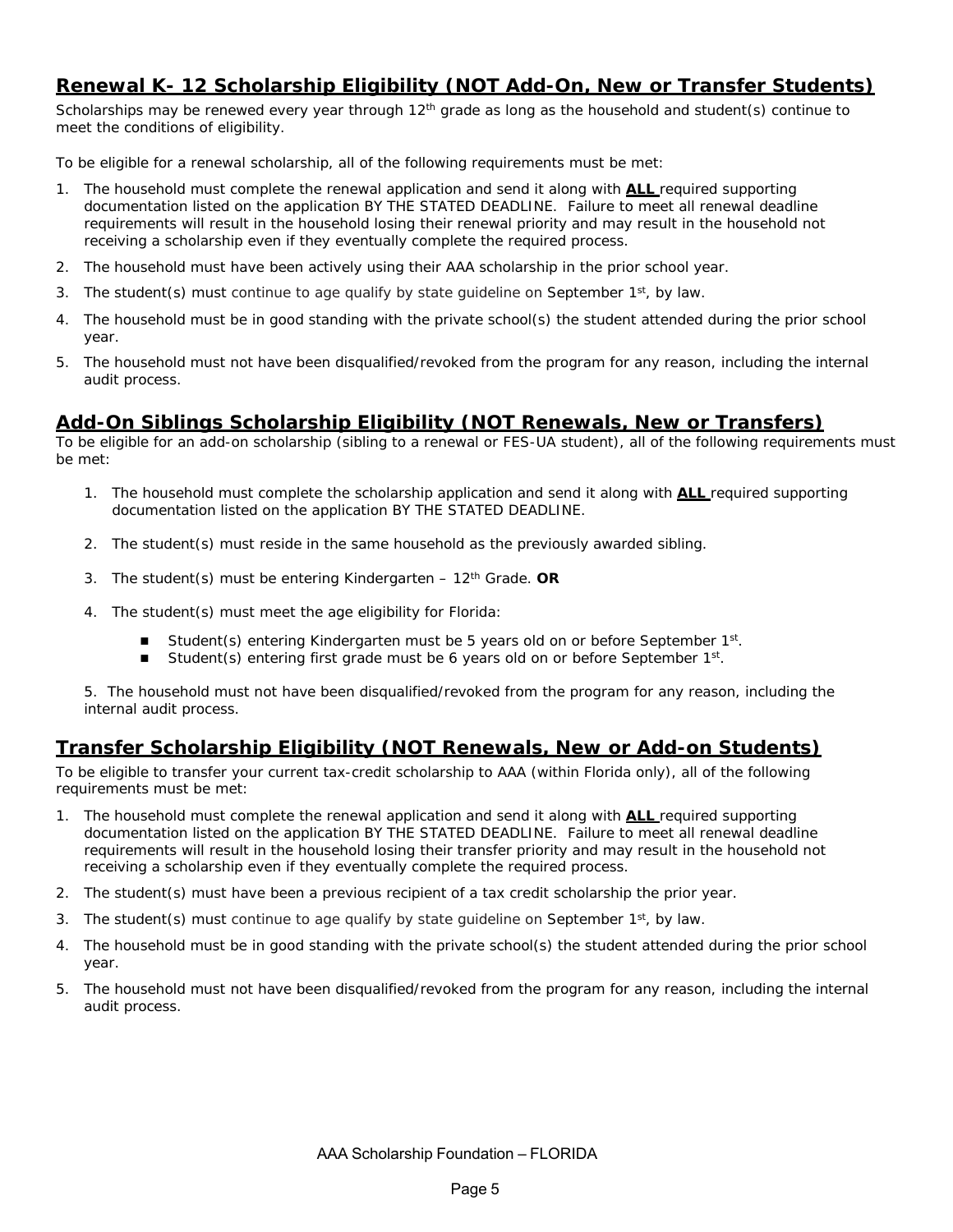#### *New Scholarship Eligibility (NOT Renewals, Add-on, Transfer or New Students)*

To be eligible for a new scholarship, all six (6) of the following requirements must be met:

- 1. The household must complete the scholarship application and send it along with **ALL** required supporting documentation listed on the application BY THE STATED DEADLINE.
- 2. The household must be residents of Florida or stationed in Florida for military families.
- 3. Student(s) entering Kindergarten  $-12<sup>th</sup>$  Grade.
- 4. Students must meet the age eligibility for Florida:
	- a. Student(s) entering Kindergarten must be 5 years old on or before September 1st.
	- b. Student(s) entering first grade must be 6 years old on or before September  $1<sup>st</sup>$ .
- 5. The household must meet the income guidelines (*see chart on Page 7*) unless military.
- 6. The household must not have been disqualified/revoked from the program for any reason, including the internal audit process

#### *Foster or Out-of-Home Care Eligibility (NOT Renewals, Add-on or Transfer Students)*

To be eligible for a foster or out-of-home scholarship, all six (6) of the following requirements must be met:

- 1. The household must complete the scholarship application and send it along with **ALL** required supporting documentation listed on the application BY THE STATED DEADLINE.
- 2. The household must be residents of Florida.
- 3. The household must not have been disqualified/revoked from the program for any reason, including the internal audit process
- 4. Student(s) entering Kindergarten 12<sup>th</sup> Grade.
- 5. Students must meet the age eligibility for Florida:
	- a. Student(s) entering Kindergarten must be 5 years old on or before September 1st.
	- b. Student(s) entering first grade must be 6 years old on or before September  $1<sup>st</sup>$ .
- 6. The household must provide documentation from the state of Florida verifying that the child meets one of the following definitions:
	- a. A child in foster care as defined by the following: "Foster care" means care provided a child in a foster family or boarding home, group home, agency boarding home, child care institution, or any combination thereof, as defined by s. 39.01(29).
	- b. A child in out-of-home care placement as defined by the following: "Out-of-home" means a placement outside of the home of the parents or a parent, as defined by s. 39.01(48) which is further defined as the placement of a child in licensed and non-licensed settings, arranged and supervised by the department or contracted service provider, outside of the home of the parent, as defined by DCF Rule: 65C-30.001 Definitions (91).

*\*\*\*An eligible household may not accept a tax credit scholarship for their student from more than one Scholarship Organization and/or from any other tax credit program for the same time period they have accepted an AAA Scholarship.\*\*\**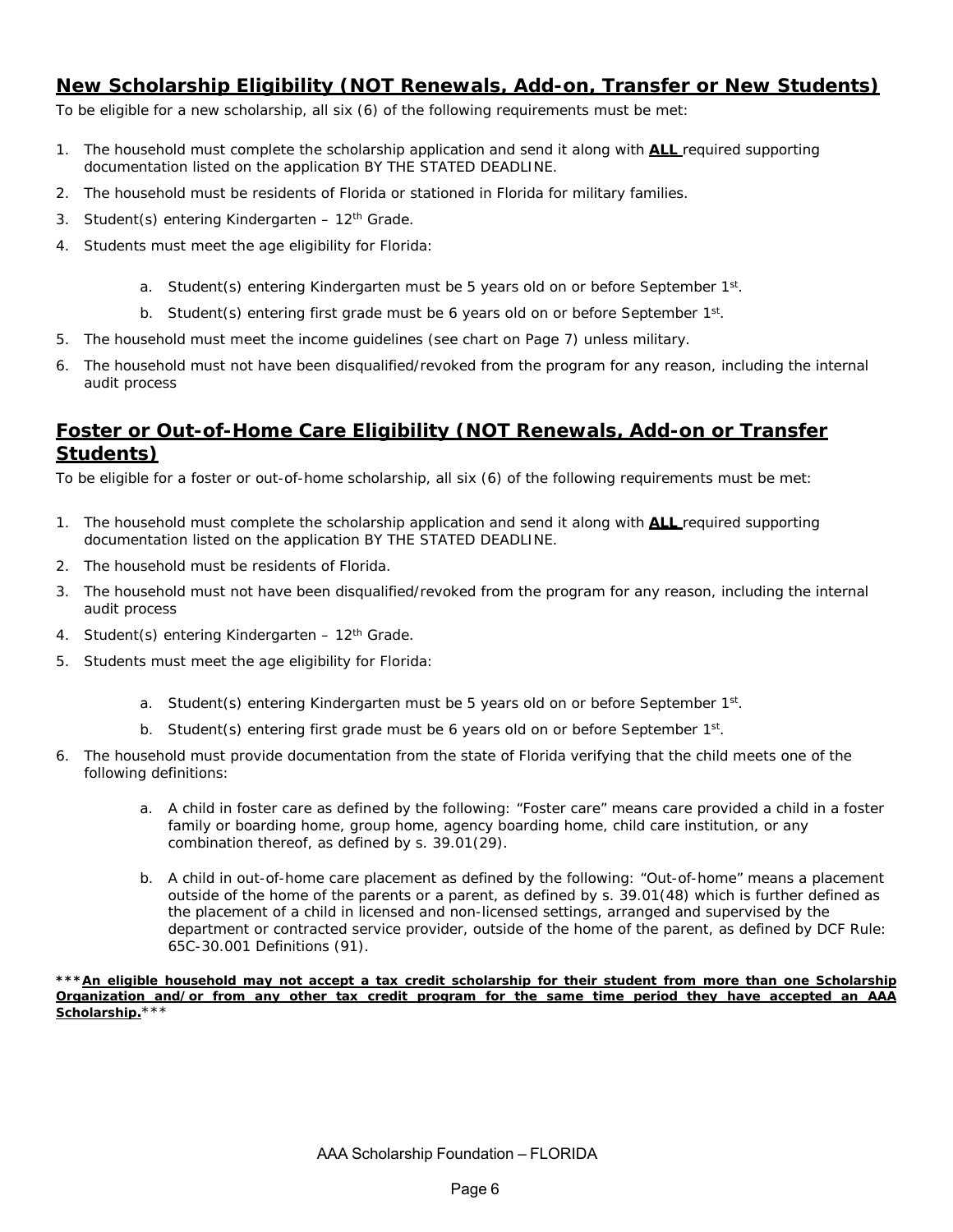#### *Household Income Levels for Initial (non-military) Scholarship Eligibility*

The financial eligibility guidelines change each year and are based on household size and income. The household size includes ALL of the people living in the household. Household income includes ALL the income added together for everyone who lives in the household.

Income includes but is not limited to Gross Income from Federal Income Taxes (if filed), Social Security Income/Disability for every household member (including all children), Child Support, any other non-taxable income, along with various other categories including other money that may be available.

AAA will verify the household's eligibility through the application process. Completing the application process is the responsibility of the parent/guardian, not the private school.

#### 2021-2022 Household Income/Financial Resources Table - Florida

AAA considers ALL household members and their income. To figure out your household size, add all the people you live with together, this is your household size. Now add ALL the annual earnings (before tax) for everyone in the household, this is your total annual income. Use these two numbers to look at the income chart below for your household size and income.

Note: Any business losses will be adjusted to zero and the total income will be adjusted accordingly to determine household eligibility.

| <b>Household size</b>       | <b>Maximum Household Income for a</b><br><b>Florida Tax Credit ("FTC") Scholarship</b> | <b>Maximum Household Income for a Family</b><br><b>Empowerment Scholarship ("FES")</b> |
|-----------------------------|----------------------------------------------------------------------------------------|----------------------------------------------------------------------------------------|
|                             | \$38,640                                                                               | \$48,300                                                                               |
|                             | \$52,260                                                                               | \$65,325                                                                               |
|                             | \$65,880                                                                               | \$82,350                                                                               |
|                             | \$79,500                                                                               | \$99,375                                                                               |
| Each additional person add: | \$13,620                                                                               | \$17,025                                                                               |

#### *Scholarship Award Amounts*

Students qualifying for an **FTC** scholarship are awarded the lesser of 1) the amounts listed in the table on page 13 or 2) the cost of tuition, books and fees at the eligible private school of their choice (see Scholarship Funding Examples on page 8).

Students qualifying for an **FES-EO** scholarship are awarded the lesser of 1) the amounts listed in the table on page 14 or 2) the cost of tuition, books and fees at the eligible private school of their choice (see Scholarship Funding Examples on page 8). The state of Florida then reduces the student's FES-EO award by 50 percent if the student submits their SCF to AAA after November 1st. The FES-EO award amount is reduced to zero by the state of Florida if the student submits their SCF to AAA after March 1st.

#### *Scholarship Acceptance*

Scholarships are not awarded to schools. Scholarships are awarded to eligible households for eligible students. The household decides which eligible private school to send their student(s) and notifies AAA of their decision by submitting an SCF. Failure to enroll the student in an eligible private school by the deadline listed on the SCF may result in the loss of the scholarship.

It is the responsibility of the household to determine if the chosen private school is meeting their student(s) needs. If the private school is not meeting their needs, the household should transfer their student at any time during the school year or for the next school year if deemed eligible to renew. The scholarship follows the student(s) to any eligible private school as long as the household is eligible. For information on changing schools during the school year (see the "Student Transfer Procedure" on page 11).

Scholarship payments will be sent to the eligible private school selected by the household. The check will be made payable to the name of parent/guardian A on the application and will require that specified parent/guardian's endorsement before the private school can deposit the payment.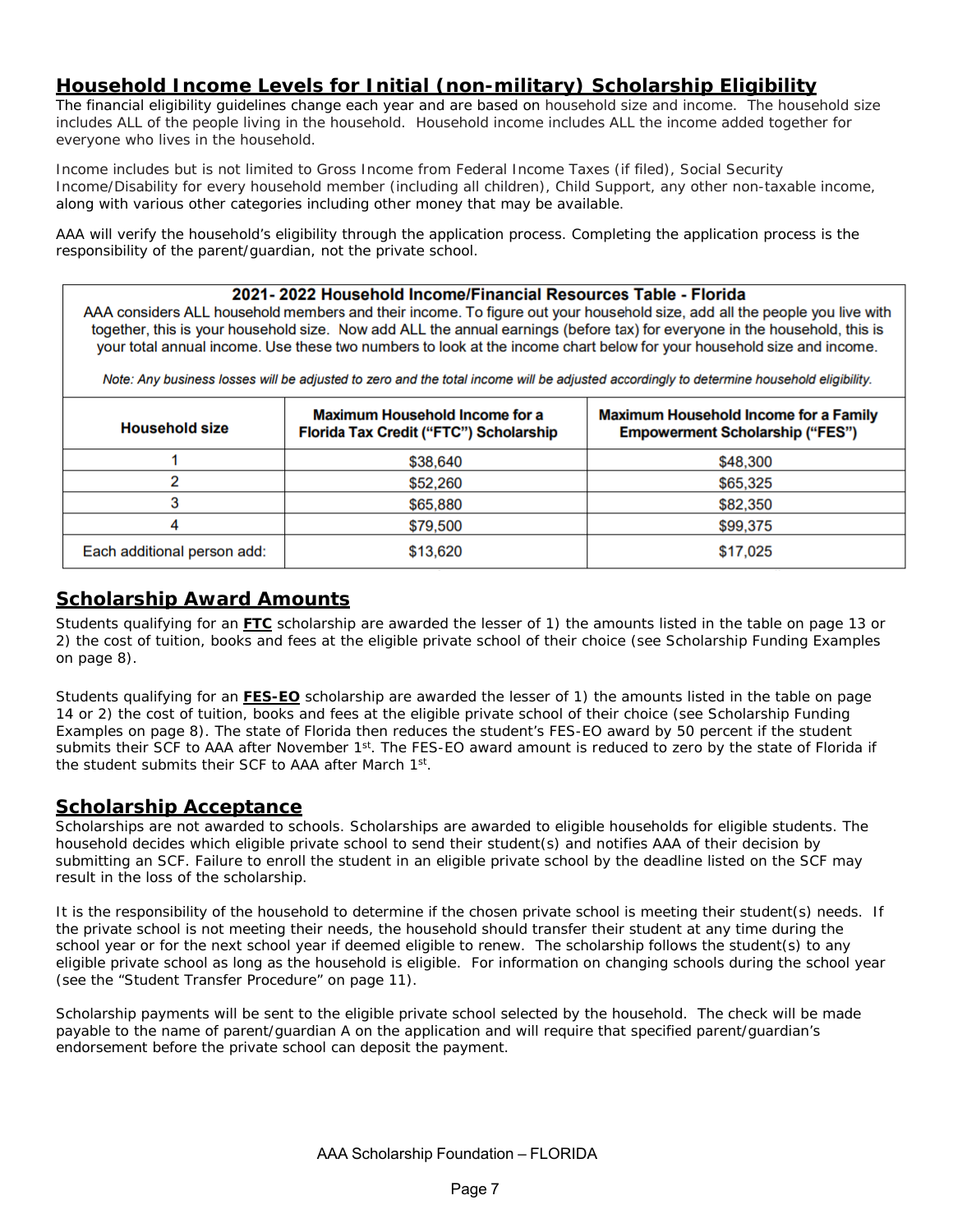#### *Scholarship Funding Amounts*

AAA's scholarship funding calculation is based on a 36-week school year beginning on the first day of school as listed on the SCF. School breaks of one week for Thanksgiving, two weeks for winter and one week for spring are factored into the calculation as well. Every school has different calendars and different breaks. AAA does not try to match its scholarship funding calculation to any specific school calendar.

If the student remains in the school the entire year, the scholarship is paid in four equal installments throughout the 36-week school year. The payment calendar is available at https://www.aaascholarships.org/schools/.

If a student attends an eligible private school for a period of less than a full school year, the scholarship funding value will be prorated. For example, if a student's maximum scholarship award is \$5,886 but begins attending 21 weeks after the beginning of the school year, the calculated value of those 21 weeks (\$3,435) will be subtracted from the maximum scholarship award to determine the prorated scholarship funding value (\$5,886 – \$3,435 = \$2,451).

If the student transfers during the school year, AAA will determine the prorated amount owed to/from the private school for tuition. The remaining balance of the student's scholarship will then be available for use at a new eligible private school if the student remains on the scholarship. See page 11 for details on transferring schools.

Schools may not charge a different rate for scholarship students. The published tuition schedule must apply to all students enrolled whether they are on AAA scholarships or if their parents are paying for their tuition and fees. Scholarship students are allowed to receive private scholarships or discounts to assist with paying their portion of the financial responsibility to the school.

#### *Transportation Scholarship*

This scholarship is up to \$750 and is to be used for transportation to a Florida public school in which a student is enrolled and that is different from the school to which the student was assigned or to a lab school as defined by law. The transportation scholarship is not available for private school students.

#### *Scholarship Funding Examples*

Here are some examples of how we determine the maximum funding levels for a **Florida** income-based scholarship student who has submitted their SCF to us by the deadline to receive a full award:

|                              | Example $#1$<br>3rd-grade student<br>eligible for 100%<br>award but school<br>charges less than<br>the full value of the<br>award | Example $#2$<br>4 <sup>th</sup> -grade student<br>eligible for 100%<br>award but school<br>charges more<br>than the full<br>value of the<br>award | Example $#3$<br>9 <sup>th</sup> -grade student<br>eligible for 50%<br><b>FES-EO award but</b><br>school charges less<br>than the full value<br>of the award | Example #4<br>9 <sup>th</sup> -grade student<br>eligible for 50%<br><b>FES-EO award but</b><br>school charges<br>more than the full<br>value of the award |
|------------------------------|-----------------------------------------------------------------------------------------------------------------------------------|---------------------------------------------------------------------------------------------------------------------------------------------------|-------------------------------------------------------------------------------------------------------------------------------------------------------------|-----------------------------------------------------------------------------------------------------------------------------------------------------------|
| <b>Registration Fee</b>      | \$100                                                                                                                             | \$150                                                                                                                                             | \$250                                                                                                                                                       | \$500                                                                                                                                                     |
| + Book Fee                   | \$150                                                                                                                             | \$250                                                                                                                                             | \$250                                                                                                                                                       | \$550                                                                                                                                                     |
| + Tuition                    | \$2,800                                                                                                                           | \$7,186                                                                                                                                           | \$2,100                                                                                                                                                     | \$5,000                                                                                                                                                   |
| + Additional Fees            | \$300                                                                                                                             | \$300                                                                                                                                             | \$250                                                                                                                                                       | \$750                                                                                                                                                     |
| $=$ Total Tuition and Fees   | \$3,350                                                                                                                           | \$7,886                                                                                                                                           | \$2,850                                                                                                                                                     | \$6,800                                                                                                                                                   |
| <b>Maximum Award Level</b>   | \$7,320                                                                                                                           | \$6,781                                                                                                                                           | \$3,412                                                                                                                                                     | \$3,412                                                                                                                                                   |
| <b>Parent Responsibility</b> | \$0                                                                                                                               | \$1,105                                                                                                                                           | \$0                                                                                                                                                         | \$3,388                                                                                                                                                   |

If the student transfers to a different school during the school year, AAA will determine the prorated amount owed to/from the school for tuition. The remaining balance of the student's scholarship will then be available for use at a new eligible private school if the student remains on the scholarship.

Schools may not charge a different rate for scholarship students. The same tuition schedule must apply to all students enrolled whether they are on AAA scholarships or if their parents are paying for their tuition. Scholarship students are allowed to receive private scholarships to assist with paying their portion of the financial responsibility to the school.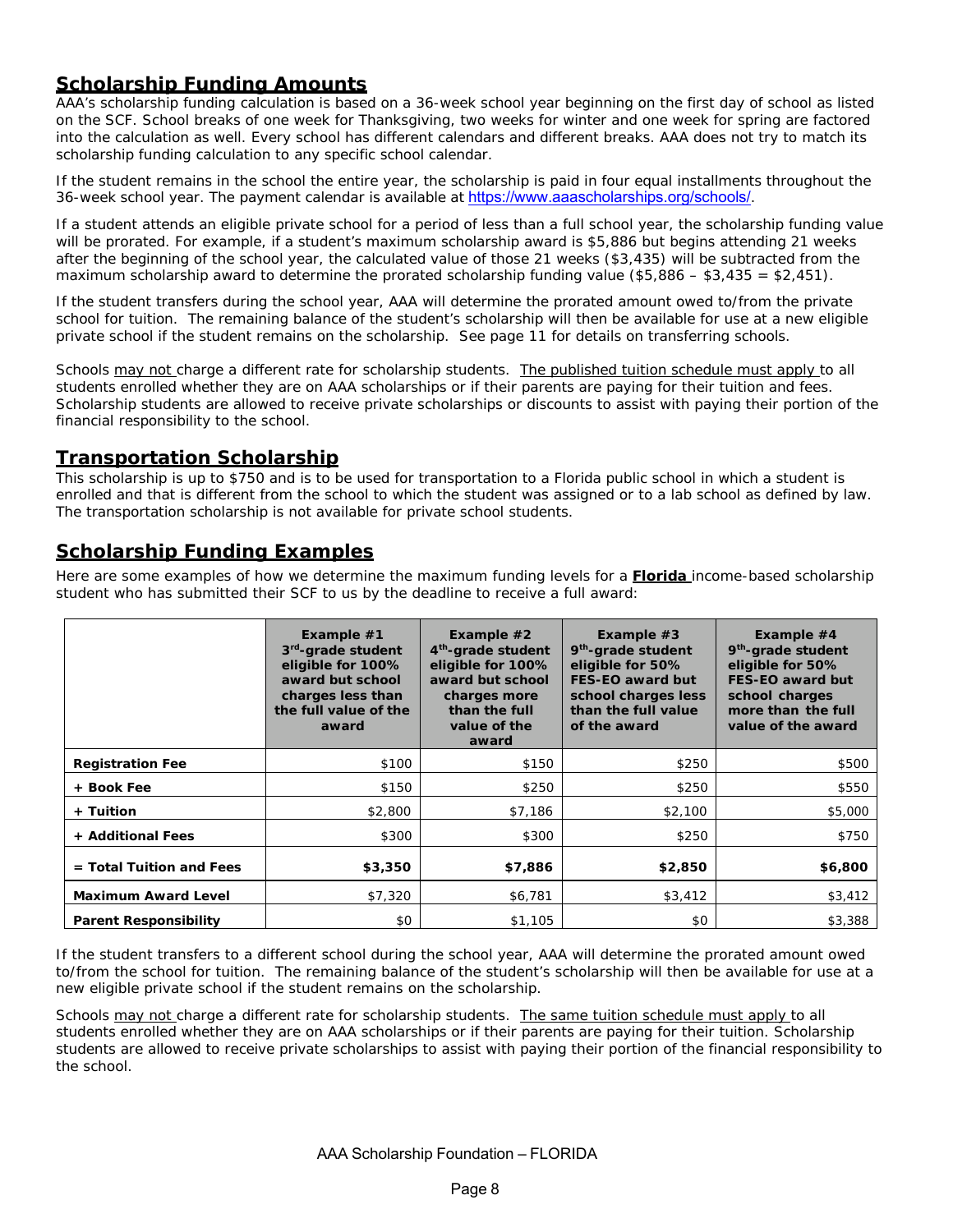#### *Parent and Student Responsibilities for Program Participation*

- 1. The parent must select an eligible private school and apply for the admission of his or her child.
- 2. If the student was enrolled in a Florida public school in the year prior to entering the scholarship program, the parent must inform the student's school district that the child will be attending an eligible private school.
- 3. Each parent and each student has an obligation to the private school to comply with the private school's published policies and procedures.
- 4. The parent shall ensure that the student remains in attendance at their chosen school(s) for at least 90 percent of each school year (maximum 18 days absent per school year). **See page 12** for information on how to request a scholarship deferment in the rare instance the student will be absent for more than the 18 days maximum.
- 5. The parent shall ensure that the student in grade 3 through 10 participating in the scholarship program takes the norm-referenced assessment test offered by the private school. The parent may also choose to have the student in grade 3 through 10 participate in the statewide assessments pursuant to s. 1008.22. If the parent requests that the student participating in the scholarship program take statewide assessments pursuant to s. 1008.22 and the private school has not chosen to offer and administer the statewide assessments, the parent is responsible for transporting the student to the assessment site designated by the school district.
- 6. The parent to whom the scholarship check is made payable must restrictively endorse it over to the private school for deposit into the account of the private school. The parent may not designate any entity or individual associated with the participating private school as the parent's attorney in fact to endorse a scholarship warrant or approve a funds transfer.
- 7. The parent shall authorize the nonprofit scholarship-funding organization to access information needed for income eligibility determination and verification held by other state or federal agencies.

#### *Eligible Private Schools*

**Florida Eligible schools** are private schools (grades K-12) that meet the following criteria:

- Must be physically located in Florida
- Must be determined eligible to accept the scholarship by the Florida Department of Education-Visit *www.floridaschoolchoice.org* for details
- Comply with all requirements for private schools participating in state school choice scholarship programs pursuant to s. 1002.421.
- Be academically accountable to the parent for meeting the educational needs of the student by:
	- o At a minimum, annually providing to the parent a written explanation of the student's progress.
	- o Annually administering or making provision for students participating in the scholarship program in grades 3 through 10 to take one of the nationally norm-referenced tests identified by the Department of Education or the statewide assessments pursuant to s. 1008.22 f.s. Students with disabilities for whom standardized testing is not appropriate are exempt from this requirement. A participating private school must report a student's scores to the parent. A participating private school must annually report by **August 15** the scores of all participating students to the Learning System Institute described in s. 1002.395(9)(j) f.s.
	- o Cooperating with the scholarship student whose parent chooses to have the student participate in the statewide assessments pursuant to s. 1008.22 or, if a private school chooses to offer the statewide assessments, administering the assessments at the school.
		- 1. A participating private school may choose to offer and administer the statewide assessments to all students who attend the private school in grades 3 through 10.
		- 2. A participating private school must submit a request in writing to the Department of Education by March 1 of each year in order to administer the statewide assessments in the subsequent school year.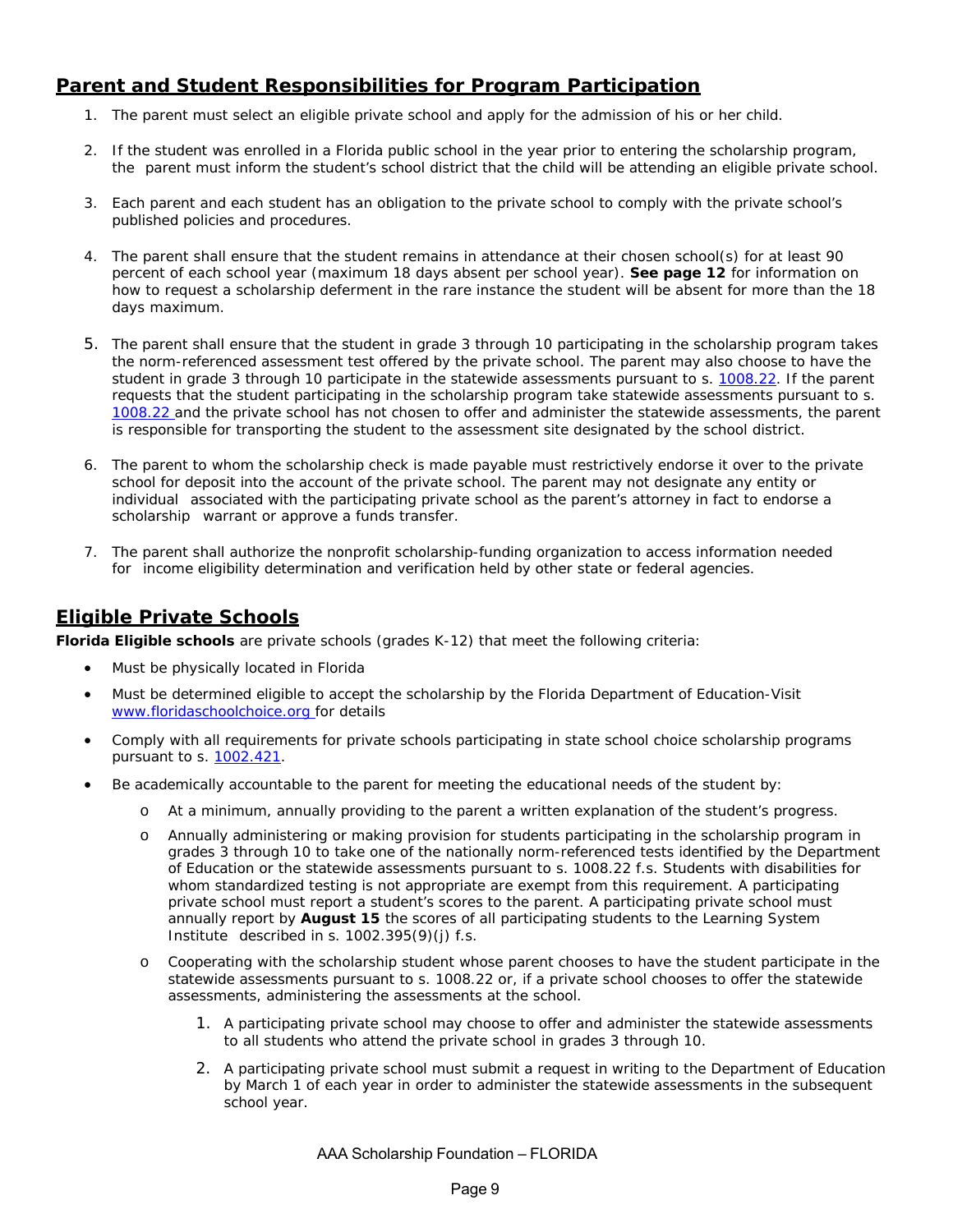- Employ or contract with teachers who have regular and direct contact with each student receiving a scholarship under this section at the school's physical location.
- Annually contract with an independent certified public accountant to perform the agreed-upon procedures developed under s. 1002.395(6)(o) f.s., and produce a report of the results if the private school receives more than \$250,000 in funds from scholarships during a state fiscal year. A private school subject to this paragraph must submit the report annually by **September 15** to the scholarship-funding organization that awarded the majority of the school's scholarship funds. The agreed-upon procedures must be conducted in accordance with attestation standards established by the American Institute of Certified Public Accountants.

#### *Parental Tuition Payments*

Parental tuition payments are necessary when an eligible private school's tuition and fees total *more* than the awarded scholarship. The household is responsible for the additional charges that exceed the awarded scholarship.

At times, the private school may award a supplemental scholarship to the household, but if this does not occur, the difference is the sole responsibility of the household. NO EXCEPTIONS.

All households must remain current with their payments to the private school for any fees owed by the household, not including the scholarship payments. Failure to pay, or make arrangements to pay, a balance owed may result in the private school suspending or expelling your student. If the student is expelled, they will no longer be eligible for the scholarship.

AAA Scholarship Foundation will not renew or transfer scholarships while money is owed to a school unless a current payment plan is in place.

#### *Scholarship Payments*

*By accepting the scholarship student(s) and scholarship payment(s), the private school agrees to repay any incorrectly made or overpayment of funds on behalf of the student(s), regardless of the reason. Failure to return the funds to AAA could lead to loss of eligibility as a participating private school in the scholarship program and/or may lead to legal ramifications relating to the scholarship laws. The household is responsible for any balance of tuition/fees not covered by the scholarship.*

Scholarships are generally paid in four installments throughout the school year. The payment calendar can be found at *http://www.aaascholarships.org/schools/*

Before each installment is processed, a verification report will be sent to the private school, listing the student's name and scholarship payment amount. The private school must 1) verify each student's information, 2) indicate each student's absences to date and 3) state whether the household is current with any monies privately owed to the private school. The private school must sign and date the verification report and return it to AAA by the stated deadline. Private schools must explain any "no" answers, in writing, on this report and/or attach documentation.

A separate check is issued for each scholarship student attending a private school, even if multiple students are from the same household.

Student withdrawal may result in the private school being required to reimburse the scholarship for the difference between actual time period attended, and actual scholarship funds received to date. For information on changing private schools during the year (see the "Student Transfer Procedure" on page 11). The scholarship only pays for services rendered.

If any student receiving a scholarship from AAA also receives a scholarship from another Scholarship Organization or the state of Florida, the school and/or guardian must contact AAA and the private school must return the un-cashed check to AAA immediately. Failure to report such situations to AAA may result in a private school's loss of eligibility to enroll new scholarship students and/or to legal ramifications with the State Attorney's Office.

If a private school receives a check for a student, who is not currently attending their private school they must return the un-cashed check to AAA immediately unless it is the final "exit" payment as determined by AAA. If the student has expenses over and above tuition for actual attendance at their private school before the receipt of this check, it is the household's responsibility to pay the debt. The private school may not deposit the check. If pro-rated monies are owed to the private school, a check will be issued following receipt of the Student Withdrawal Form (SWF).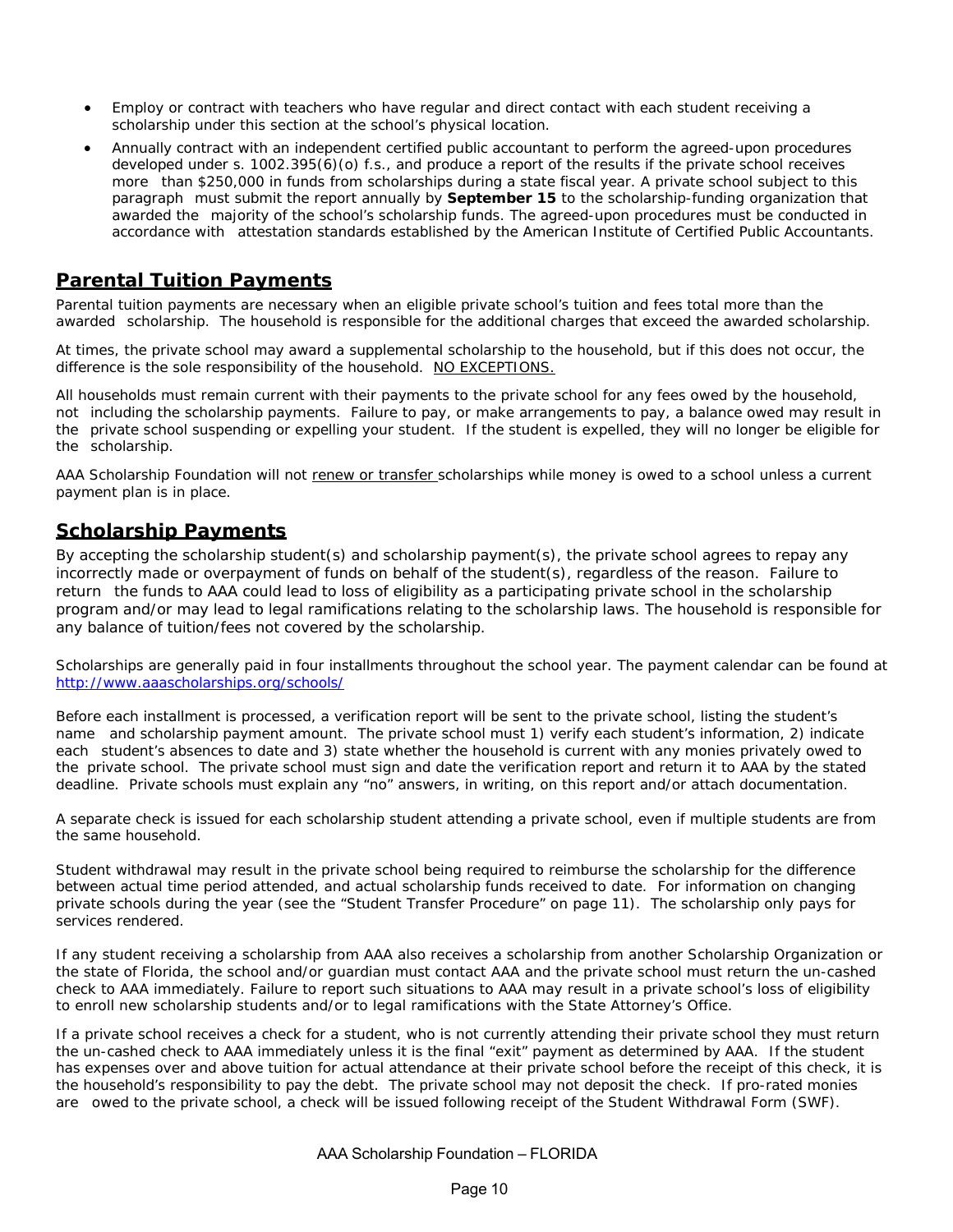Failure to return the checks to AAA in these situations could lead to loss of eligibility as a participating private school in the AAA scholarship program and/or may lead to legal ramifications relating to the scholarship laws.

#### *Depositing Scholarship Checks*

Private schools must process and deposit the checks for scholarship students promptly. Upon receipt of a scholarship check, the private school must immediately stamp/write the first three of the following lines on each check before the Parent/Guardian A signs the check. The back of the check should read:

#### **For Deposit Only (Name of School's Bank) Into the account of (Name of School/Account Number) Parent Signature**

The private school should notify the household that the scholarship check has arrived and had them come in to "restrictively endorse" the check to the private school. Failure of the designated parent to sign the check **within 5 business days of being notified** by the private school or within the time specified by the private school policy, whichever is less, may result in the loss of the scholarship.

**The check will be made payable to the name of Parent/Guardian A listed on the application. That individual MUST be the person who endorses the scholarship check when received by the private school. ONLY** the individual on the check can endorse the back of the check. If a household needs the parent listed to be changed, they must make a *request to AAA in writing to change the name to the other parent/guardian.*

#### *NO POWER OF ATTORNEY OR OTHER TRANSFER OF SIGNATURE AUTHORITY IS ALLOWED.*

The scholarship checks may not leave the possession of the private school. Students may not bring scholarship checks home for parent endorsement (signature).

Failure by the private school to follow these procedures may result in loss of eligibility as a participating private school for the Scholarship program, legal ramifications with the state attorney's office, and reimbursement in full of any overpaid monies due to AAA.

There is a 90 day stale date for scholarship checks so please be sure to follow the proper procedures in a timely manner to prevent loss of funds. The school will be required to pay for any stop payment fees incurred for checks that need to be reissued after the 90 day stale date and/or for any excessive re-issue requests, as determined by AAA.

#### *Student Transfers*

One of the benefits of private education is that if the parent/guardian is not satisfied with a private school, they may choose another one.

**A student's scholarship may be transferred to another eligible in-state private school at any time during the year.** However, AAA will not renew or transfer scholarships while money is owed to a previous private school.

If the parent/guardian plans to withdraw a student during the school year, the parent/guardian should notify the private school two weeks prior to withdrawal.

How to transfer a scholarship *during the school year*:

- 1. The private school, the student, is leaving must complete a Student Withdrawal Form (SWF) and return it to AAA **within 5 business days of being notified** that the student is leaving. AAA will not transfer a scholarship until the private school confirms that the household has no outstanding balance owed or a payment schedule is in place.
- 2. The new private school must fill out a School Commitment Form for each student and send it to AAA.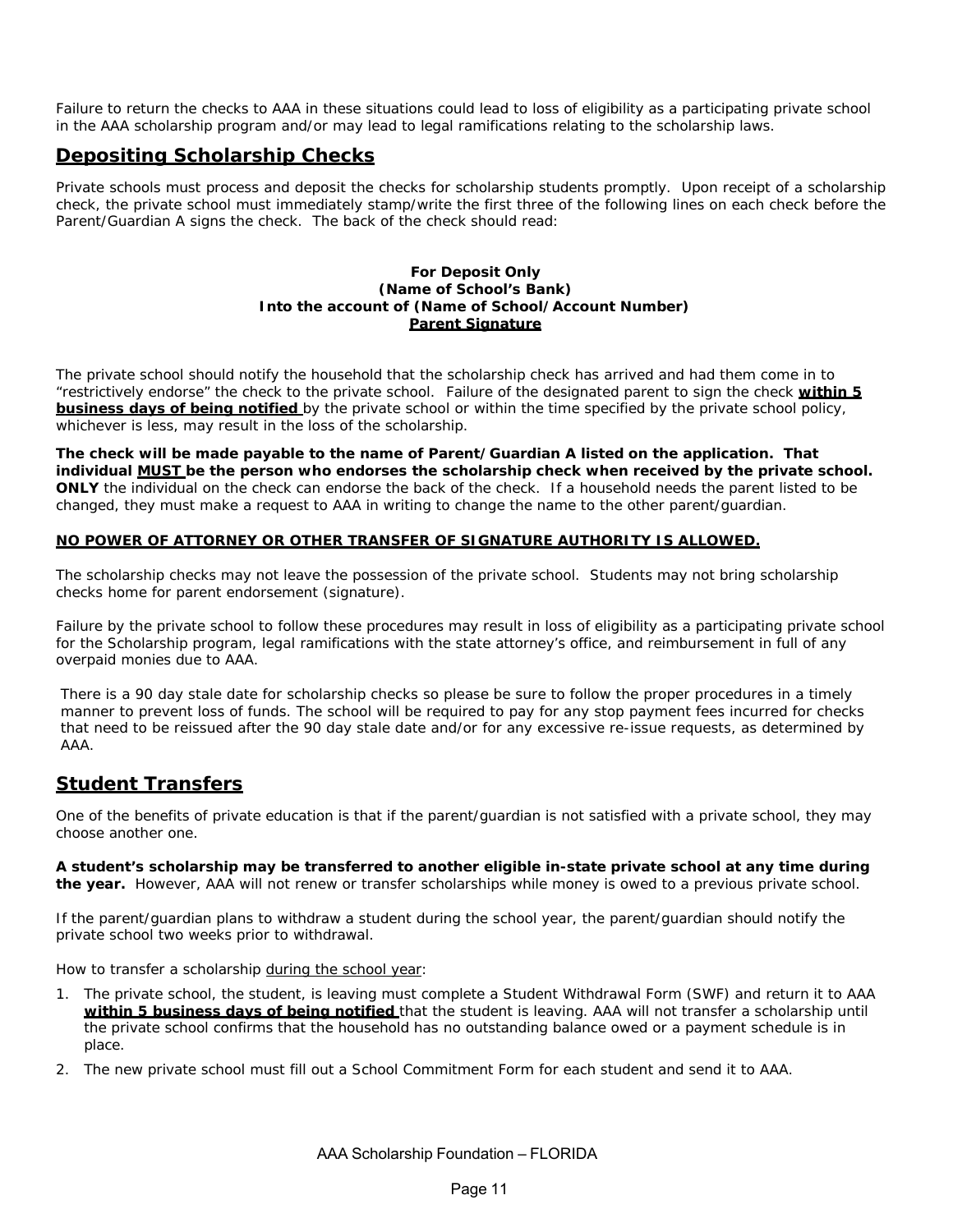AAA will complete the transfer process when both documents have been received. This process may include a final payment to the private school that is being exited, which must be signed by the appropriate individual following the check cashing policy, or a request for refund of overpayment for the student that is transferring.

How to transfer a scholarship *for the following school year during the renewal process:*

- 1. The household must complete the renewal process.
- 2. Upon receipt of the School Commitment Form the household must take it to the eligible private school of their choice; be it the same as the previous year or another eligible private school.
- 3. The private school must complete and sign the form then send it to AAA.

If at any time while utilizing the scholarship a student returns to public school the student will lose their scholarship. The household will be required to reapply and document eligibility to qualify in future years.

#### *Student Behavior*

Scholarship students must follow all academic and discipline policies of the individual private school; private schools are free to expel or suspend students if their policies are not followed.

If a student is expelled from a private school, he or she will lose the scholarship, with no option to renew. This will not affect the scholarships of any siblings.

Students expelled from public school are not eligible for a scholarship.

Scholarship students assigned by the courts to the juvenile justice system will immediately lose their scholarship and will be required to reapply and document eligibility to qualify in future years.

#### *Attendance*

AAA Scholarship students may not be absent more than 18 days during the 180-day school year ("90 percent attendance"). Failure to be present for this minimum amount of time will result in the loss of the scholarship. If you plan to withdraw your student during the school year, please notify the private school two (2) weeks prior to withdrawal.

#### *Authorized Scholarship Deferment*

In rare circumstances, the use of a scholarship may be deferred for a maximum of 30 days per school year if the student: 1) has a valid reason to be temporarily unable to attend school for more than the 18 days maximum, as determined by AAA on a case-by-case basis, and 2) the absence is excused by the school.

To request a deferment, the parent must notify AAA in writing within 5 business days that they wish to temporarily postpone using their child's scholarship, including detailed supporting documentation as to why the child is unable to attend school, the beginning and end dates for the requested deferment period, and written proof of the school's approval of the absence as excused. AAA's approval or decline of the request will be provided in writing to the parent within 2 business days of receipt of a valid request.

During the deferment period, no scholarship payments will be made for the student. Additionally, the student may not attend a public school. Otherwise, the public school disqualification will take effect, and the scholarship will be considered a forfeit. In a penalty situation, such as a suspension, the parent may be responsible for payments due to the school during the deferment period.

Once the student returns to the private school, the parent must notify AAA within 5 business days following expiration of the deferment period or the date the child returned, whichever is less. At that time, scholarship payments will resume as normal.

If, within 5 business days after the deferment period has passed, the parent has not notified AAA that their child has returned to the private school, their child's scholarship will be considered a forfeit. If any, a final scholarship payment will be made to the school for actual services rendered to the student before the first day of the deferment period.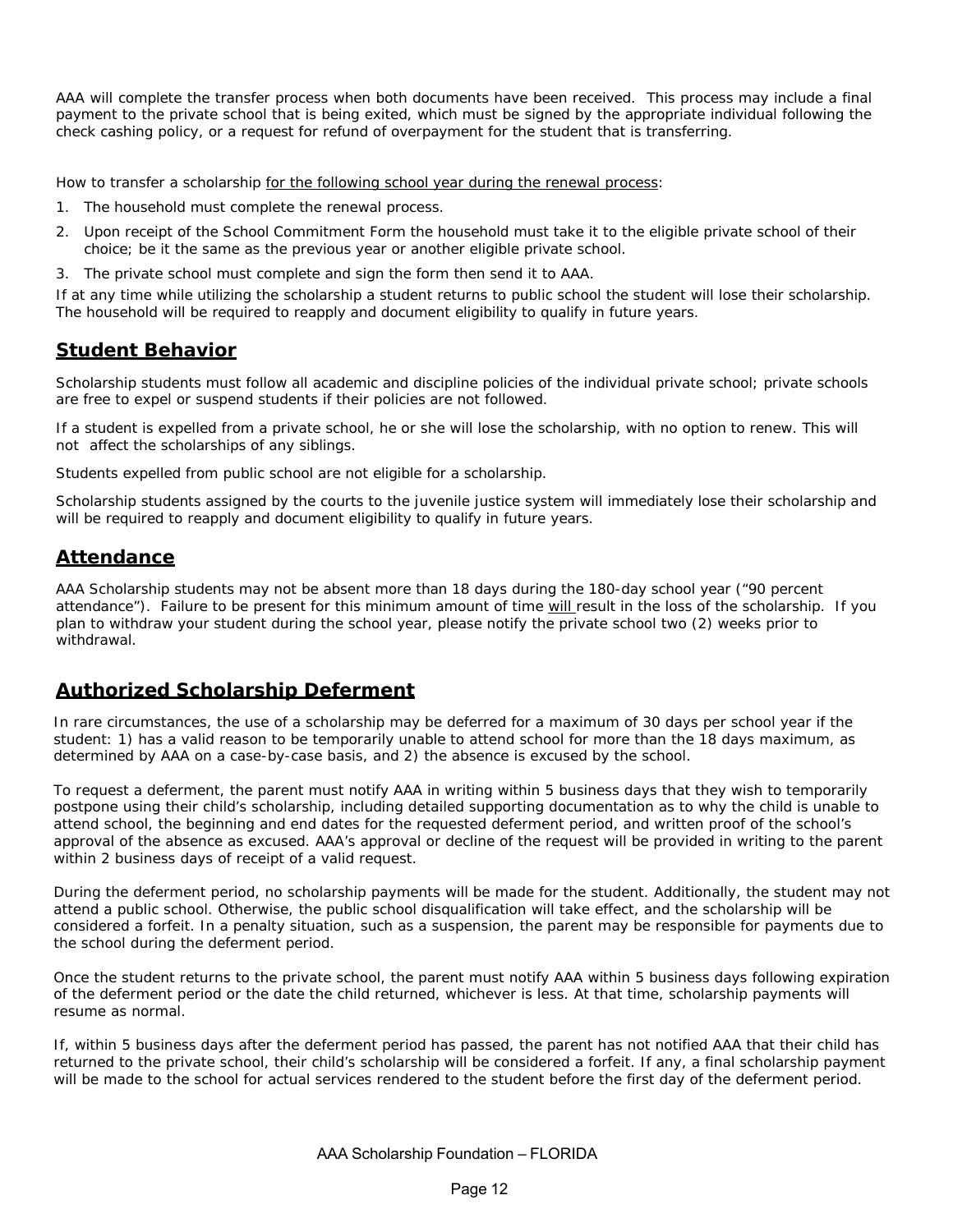#### *Loss of A Scholarship*

A household will lose their scholarship for any of the following:

- 1. Providing fraudulent information or withholding information on the application or at any time (pg. 3)
- 2. Enrolling the student in a private school that is not eligible (pg. 9)
- 3. The student is receiving multiple scholarships- An AAA family may NOT accept a scholarship from more than one state-approved scholarship organization and/or tax credit program for the same time period (pg. 3)
- 4. The student being expelled from school (pg. 12)
- 5. The student not maintaining 90 percent attendance for the entire school year (pg. 12)
- 6. Not endorsing scholarship payments within 5 business days of being notified by the private school or within the time specified by private school policy, whichever is less (pg. 11)
- 7. The household owing private school money or not maintaining an agreed-upon payment schedule (pg. 10)
- 8. Not completing the renewal process by the deadline (pg. 5)
- 9. Exceeding the household financial eligibility guidelines (pg. 7)
- 10. Failing to complete the internal audit process, if required.
- 11. Parent/Guardian is the owner, operator, principal or person with equivalent decision-making authority of an eligible private school, regardless of where the student attends (pg. 3)
- 12. Otherwise violating the conditions of the scholarship program.

#### *Change of Contact Information*

If there is a change of address, telephone, cell phone or E-mail address, the parent/guardian must immediately notify AAA. AAA must be notified if the household is moving regardless of whether it is within the area or outside the area the household currently resides in. A scholarship can be transferred to any eligible private school in the state of Florida as long as the scholarship was awarded and eligibility is maintained.

Failure to inform AAA of the household's current address may result in the household not receiving important, timesensitive communication from AAA and may result in the loss of the scholarship. It is very important that AAA be able to reach you! You can reach us at **info@aaascholarships.org.**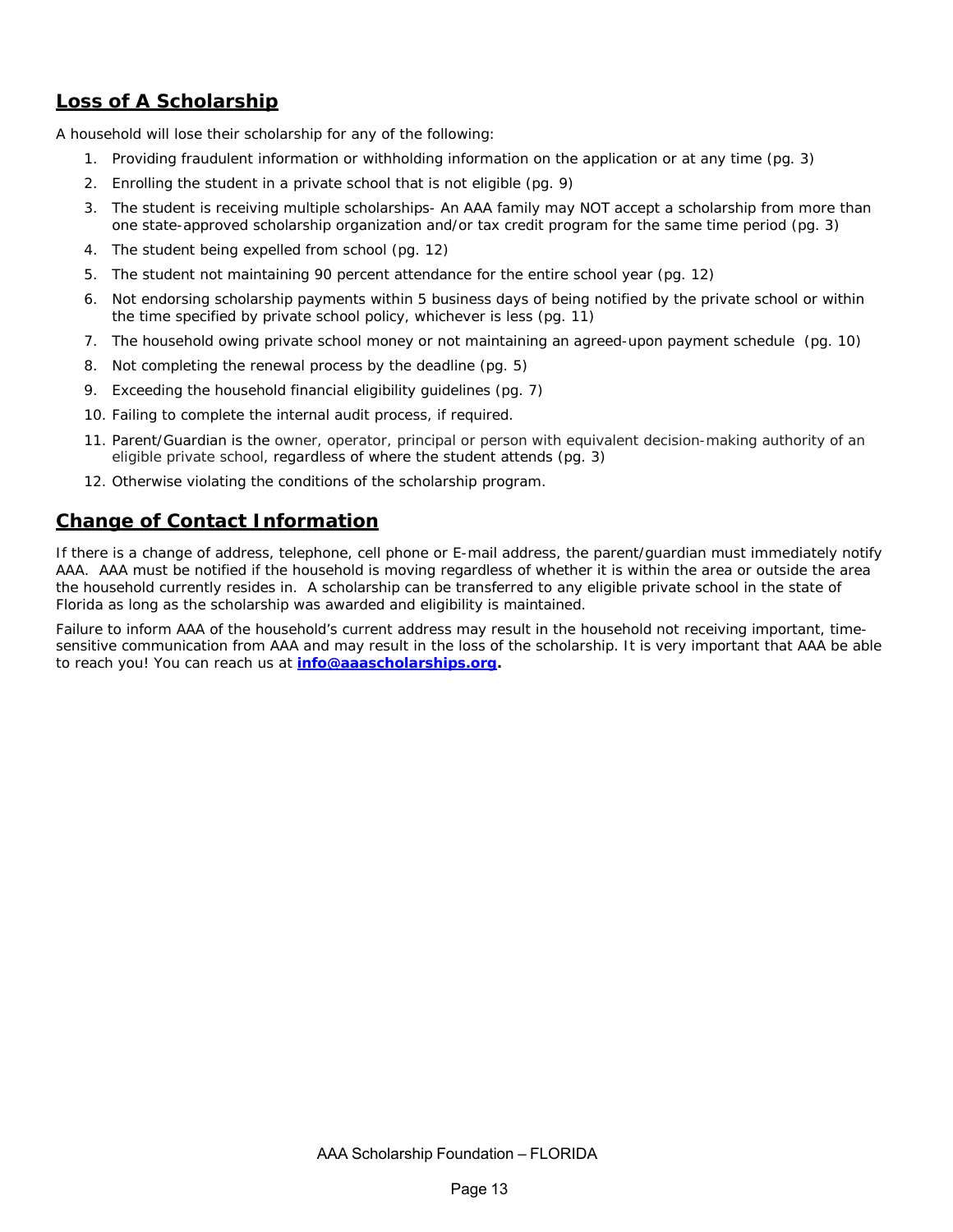© AAA Scholarship Foundation – Florida Income-Based Scholarships

2021-2022 Parent and School Handbook



Students who have maintained an active Florida Tax Credit scholarship since the 2018-19 school year or earlier should compare the values listed here' to the district tables below. The 2021-2022 school year award will be the greater of the two.

| *2018-2019 or Earlier Renewals Or |  |  |      |                         |  |  |  |  |
|-----------------------------------|--|--|------|-------------------------|--|--|--|--|
| Grade                             |  |  | 6. Я |                         |  |  |  |  |
| Award                             |  |  |      | $6,519$ $5$ $6,815$ $5$ |  |  |  |  |

2021-2022 school year award values for Florida Tax Credit scholarship students who entered the program in 2019-20 or after will be based on the tables below (student grade level and district of residence listed on the household's application).

|                                   | Grade Level during 2021-2022 |                  |                         |       |          |       |  |
|-----------------------------------|------------------------------|------------------|-------------------------|-------|----------|-------|--|
| <b>District</b><br><b>Alachua</b> |                              | $K-3$<br>$4 - 8$ |                         |       | $9 - 12$ |       |  |
|                                   | \$                           | 7,320            | Ś                       | 6,781 | Ś        | 6,823 |  |
| <b>Baker</b>                      | \$                           | 7,748            | \$                      | 7:212 | Ś        | 7.255 |  |
| Bay                               | \$                           | 7,388            | \$                      | 6,854 | \$       | 6,897 |  |
| <b>Bradford</b>                   | š                            | 7,927            | $\overline{\mathsf{s}}$ | 7,394 | 5        | 7,437 |  |
| <b>Brevard</b>                    | Ś                            | 7,408            | Ś                       | 6,863 | s        | 6.907 |  |
| <b>Broward</b>                    | \$                           | 7,485            | Ś                       | 6,924 | Ś        | 6,968 |  |
| Calhoun                           | š                            | 8,111            | ζ                       | 7,597 | š        | 7,638 |  |
| Charlotte                         | \$                           | 7,786            | Ś                       | 7,241 | ŝ        | 7,284 |  |
| Citrus                            | \$                           | 7,384            | Ś                       | 6,863 | s        | 6,904 |  |
| Clay                              | \$                           | 7,378            | \$                      | 6,834 | Ś        | 6,877 |  |
| Collier                           | Ś                            | 8,757            | s                       | 8,178 | s        | 8,224 |  |
| Columbia                          | š                            | 7,467            | ζ                       | 6,946 | š        | 6,987 |  |
| Dade                              | ś                            | 7,626            | Ś                       | 7,067 | Ś        | 7,112 |  |
| <b>DeSoto</b>                     | \$                           | 7,730            | Ś                       | 7,190 | \$       | 7,233 |  |
| <b>Dixie</b>                      | š                            | 7,851            | Ś                       | 7,334 | s        | 7,375 |  |
| Duval                             | \$                           | 7.471            | Ś                       | 6,917 | Ś        | 6.961 |  |
| Escambia                          | \$                           | 7,410            | s                       | 6,873 | \$       | 6,915 |  |
| Flagler                           | Ś                            | 7.334            | Ś                       | 6,806 | \$       | 6.848 |  |
| Franklin                          | Ś                            | 8,338            | Ś                       | 7,826 | Ś        | 7,867 |  |
| Gadsden                           | š                            | 7,748            | $\overline{\mathsf{s}}$ | 7,224 | Ξ        | 7,265 |  |
| <b>Gilchrist</b>                  | \$                           | 8.095            | Ś                       | 7,569 | \$       | 7,611 |  |
| <b>Glades</b>                     | \$                           | 8,424            | Ś                       | 7,878 | s        | 7,922 |  |
| Gulf                              | š                            | 8,230            | Ś                       | 7,711 | 5        | 7,752 |  |
| Hamilton                          | Ś                            | 8,099            | Ś                       | 7,591 | Ś        | 7,631 |  |
| Hardee                            | \$                           | 7,533            | S                       | 7,001 | \$       | 7,043 |  |
| Hendry                            | š                            | 7,145            | Ś                       | 6,593 | š        | 6,637 |  |
| Hernando                          | \$                           | 7,349            | Ś                       | 6,816 | S        | 6,858 |  |
| Highlands                         | š                            | 7,421            | S                       | 6,893 | 3        | 6,935 |  |
| Hillsborough                      | Ś                            | 7,426            | \$                      | 6,872 | \$       | 6,916 |  |
| <b>Holmes</b>                     | \$                           | 8,030            | Ś                       | 7,512 | s        | 7,553 |  |
| <b>Indian River</b>               | 3                            | 7,697            | 5                       | 7,146 | 5        | 7,190 |  |
| <b>Jackson</b>                    | \$                           | 7,711            | \$                      | 7,201 | \$       | 7,241 |  |
| Jefferson                         | Ś                            | 9,158            | Ś                       | 8,635 | Ś        | 8,676 |  |

|                   | Grade Level during 2021-2022 |       |    |       |          |       |  |
|-------------------|------------------------------|-------|----|-------|----------|-------|--|
| <b>District</b>   |                              | $K-3$ |    |       | $9 - 12$ |       |  |
| Lafayette         | Ś                            | 8.169 | Ś  | 7,659 | Ś        | 7,700 |  |
| Lake              | Ś                            | 7.315 | Ś  | 6,775 | Ś        | 6,817 |  |
| Lee               | Ś                            | 7.732 | Ś  | 7,169 | Ś        | 7,213 |  |
| Leon              | š                            | 7.294 | Ś  | 6.759 | Ś        | 6,801 |  |
| Levy              | Ś                            | 7,904 | Ś  | 7,379 | 5        | 7,421 |  |
| Liberty           | s                            | 8.334 | 5  | 7,819 | s        | 7,860 |  |
| Madison           | s                            | 7,735 | \$ | 7,225 | 5        | 7,266 |  |
| Manatee           | Ś                            | 7,474 | Ś  | 6,928 | Ś        | 6,971 |  |
| Marion            | s                            | 7,290 | s  | 6,768 | s        | 6,810 |  |
| <b>Martin</b>     | s                            | 7,912 | \$ | 7.352 | \$       | 7,396 |  |
| Monroe            | \$                           | 9.979 | \$ | 9,400 | \$       | 9,446 |  |
| Nassau            | \$                           | 7,678 | \$ | 7,132 | 3        | 7,176 |  |
| Okaloosa          | Ś                            | 7.547 | Ś  | 7,001 | Ś        | 7.044 |  |
| Okeechobee        | Ś                            | 7,539 | Ś  | 6,999 | Ś        | 7.042 |  |
| Orange            | š                            | 7,458 | š  | 6.903 | Ś        | 6.947 |  |
| Osceola           | Ś                            | 7.375 | Ś  | 6.830 | Ś        | 6,873 |  |
| <b>Palm Beach</b> | \$                           | 7,906 | \$ | 7,331 | s        | 7,377 |  |
| Pasco             | Ś                            | 7,394 | Ś  | 6.852 | Ś        | 6,895 |  |
| Pinellas          | \$                           | 7,560 | \$ | 7,010 | \$       | 7,053 |  |
| Polk              | š                            | 7,341 | š  | 6.807 | 5        | 6,850 |  |
| Putnam            | ŝ                            | 7,654 | Ś  | 7,126 | s        | 7,168 |  |
| <b>St. Johns</b>  | \$                           | 7,482 | \$ | 6.928 | ś        | 6.972 |  |
| <b>St. Lucie</b>  | š                            | 7,540 | š  | 6,988 | s        | 7,031 |  |
| Santa Rosa        | Ś                            | 7,375 | Ś  | 6.840 | Ś        | 6,883 |  |
| Sarasota          | Ś                            | 8.041 | Ś  | 7,484 | \$       | 7,528 |  |
| Seminole          | s                            | 7,282 | Ś  | 6.734 | Ś        | 6,778 |  |
| Sumter            | S                            | 7,920 | \$ | 7,386 | \$       | 7,428 |  |
| Suwannee          | s                            | 7,530 | s  | 7.016 | 5        | 7,057 |  |
| Taylor            | \$                           | 7,733 | \$ | 7,223 | \$       | 7,264 |  |
| Union             | \$                           | 7,904 | \$ | 7,377 | \$       | 7,418 |  |
| Volusia           | 3                            | 7,248 | s  | 6,716 | 5        | 6,758 |  |
| Wakulla           | S                            | 7,500 | \$ | 6,975 | \$       | 7,016 |  |
| Walton            | 5                            | 8,468 | Ś  | 7,927 | \$       | 7,970 |  |
| Washington        | Ś                            | 8,025 | Š  | 7,507 | \$       | 7,548 |  |

Source: Florida Department of Education

updated 7/14/2021